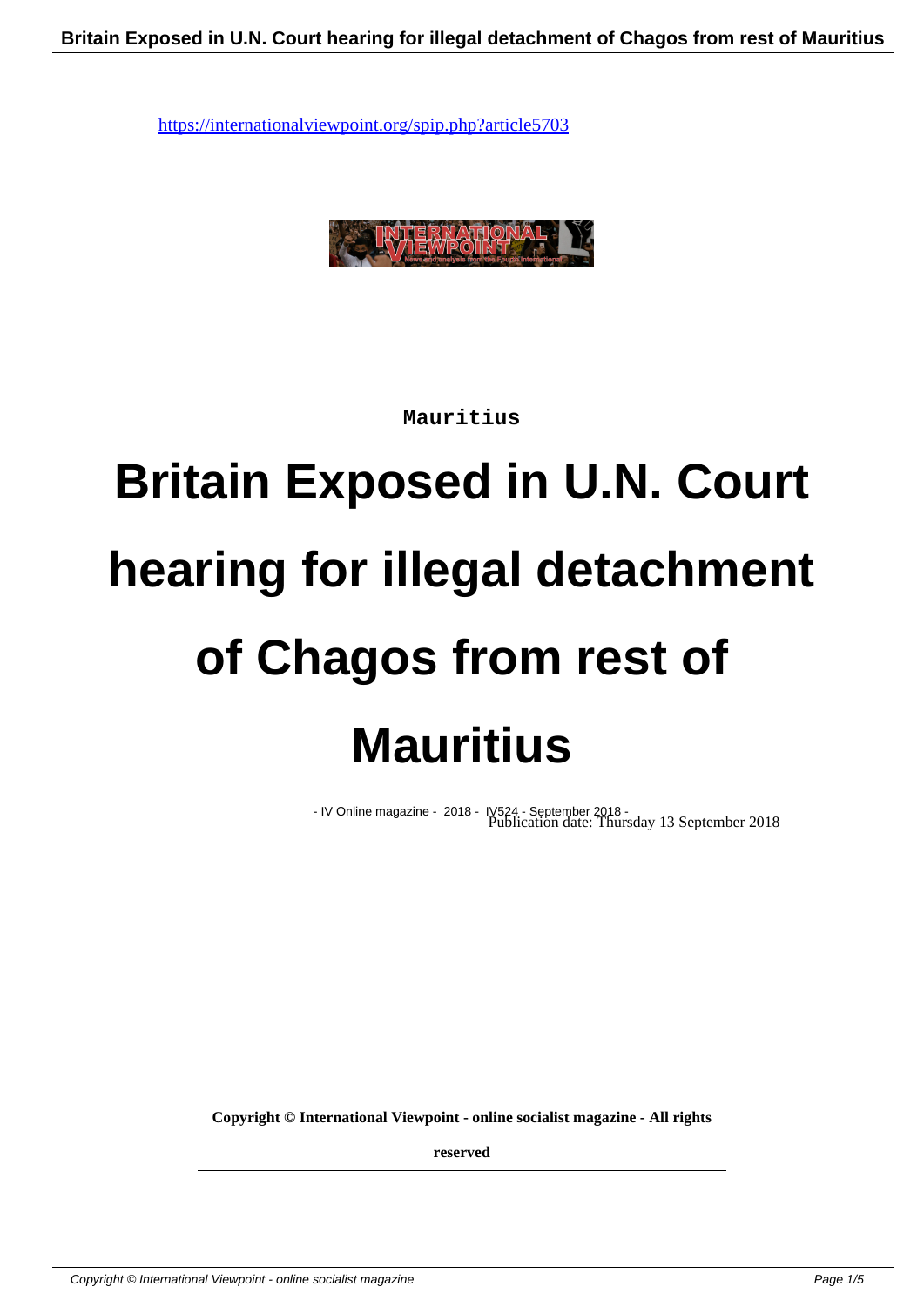**An absolutely riveting case was before the United Nation's court, the International Court of Justice at The Hague, last week. How could a court case 50 years after the events, in what is usually the dry legalistic argumentation of the most arcane kind about international law, be "riveting" by any stretch of the imagination, let alone "absolutely riveting"?**

It was riveting because of the only-just-suppressed rage of many of those speaking in favour of the UN General Assembly Resolution calling on the ICJ to give an Advisory Opinion on whether Britain in the 1960's completed the decolonization of Mauritius, when it excised Chagos which includes Diego Garcia from Mauritius, and what the consequences of this incomplete decolonization are today, including for the resettling by the Mauritian Government of the Chagossian people on their home islands.

The only-just-suppressed rage was coupled with lucid argumentation that was, itself, a fine blend of legal, political, logical and factual points woven tightly together. All this showed that the wounds of colonization are still raw. And that the burning desire to finish with colonization is a live emotion until today - in Africa and world-wide.

We in LALIT and all our friends, comrades, colleagues in the struggle over the past 40 years, had the additional feeling of being vindicated. All our arguments - logical and humane - were on international display, being taken seriously by 15 judges of the UN Court, when we have spent decades answering the childish British arguments, often mimicked by subservient local elites that say, "Old Man Ramgoolam sold Chagos to the English", therefore there is nothing you can do about it.

At the ICJ, all the finer points of law we have, as mere amateurs in LALIT, grappled with for years, were teased out and discussed by top legal minds of the world, and we could all follow this live. And almost all arguments were in favour of the ICJ giving an Opinion, and giving it against Britain for not completing decolonization, and also calling on the Court to lay out the consequences for today of this failure to complete decolonization. It was a source of pride to see a big delegation of Chagossians in the Mauritian delegation, and Mrs. Liseby Elysée giving testimony.

The BBC was the first international media outlet to bow down before the impeccable logic of those challenging Britain for its perfidy - to the credit of those who did the program for the BBC. In LALIT, we have spent hours and hours confronting international journalists on their avoiding of the Chagos issue.

There was also on show, on the British side, a rather despicable display of colonial contempt, in particular on the part of the big four colonizer-defenders: Britain, the USA, Israel and - though an ex-colony herself - Australia.

Their arguments - these four - maintained that the Resolution sent to the ICJ by the entire General Assembly was a mere "bilateral dispute" between Mauritius and Britain, and therefore not admissible before the Court at all because, they argued, one of the parties to this supposedly bilateral dispute, i.e. Britain, has not given its consent.

All the 94 countries that voted in favour of sending this Resolution to the ICJ do not stop it being "bilateral"! How is that for a colonial mind-set? All those 94 countries do not exist, when they call for an Advisory Opinion for the General Assembly. Not only that. As many of those giving evidence against Britain pointed out beautifully, the Resolution was not even proposed in the General Assembly of the United Nations by Mauritius, one of the parties in the supposed bilateral dispute; it was proposed by the 55 States of the African union. Talk about the mentality of the colonizer of terra nullius, or land without people in it! The African union is still, to Britain, the USA, Israel and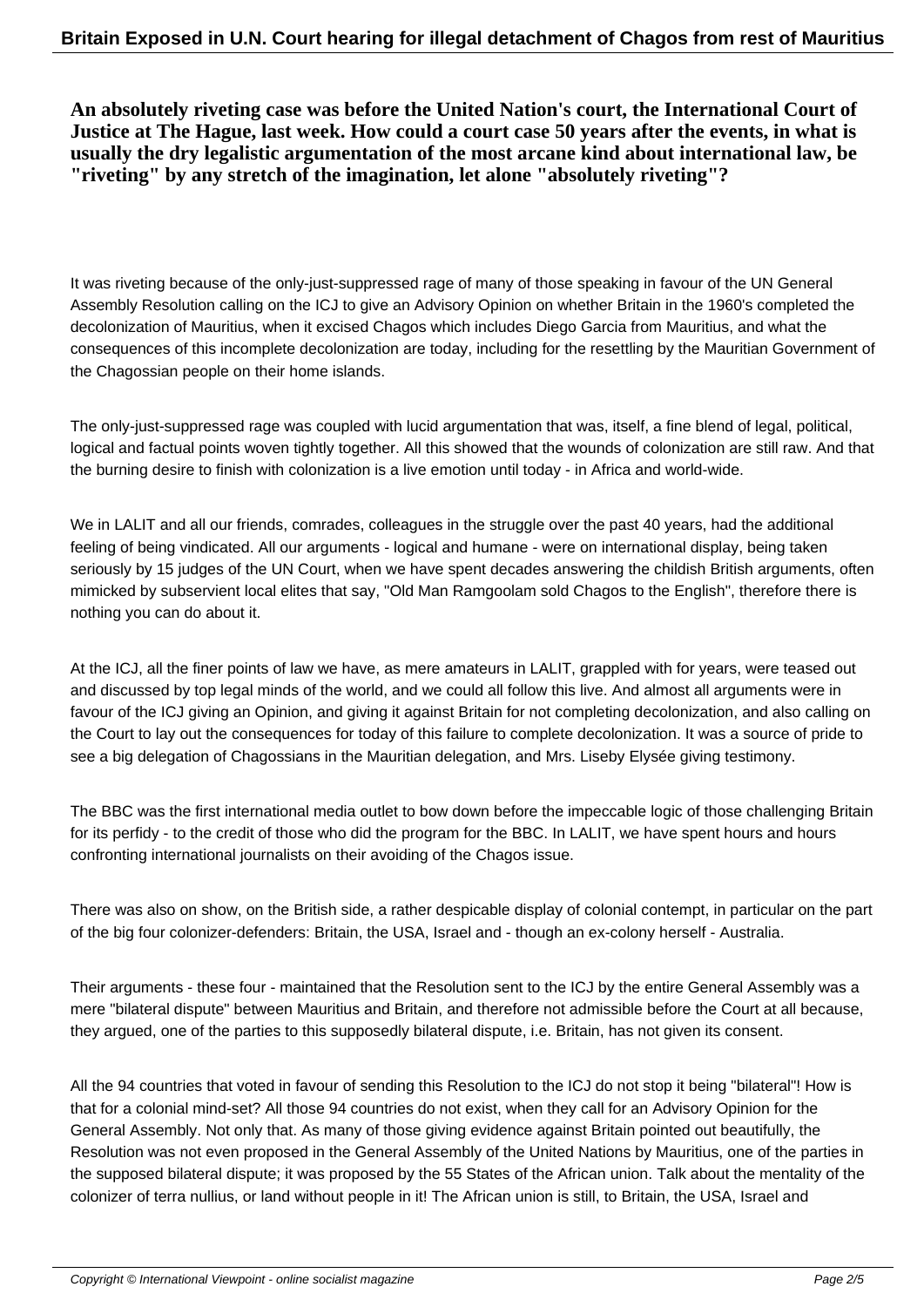Australia, a terra nullius.

So, this point became one of the main debates: Is the question of the excision of all the islands of Chagos from Mauritius just prior to Independence of Mauritius a "bilateral dispute" or a question of decolonization and self-determination, things that are part of the UN Charter, supported by many Resolutions, one such Resolution even warning Britain specifically not to dismember Mauritius in this way?

And on this point there were absolutely wonderful arguments put forward by the African union itself, represented by three speakers, and by the individual countries of Nigeria, South Africa, Kenya, Zambia and Botswana. Immense resources had been allocated by these States - the 55 in the African union plus additional resources from these five countries of Africa - to build up and support their argumentation in favour of the principle of complete decolonization, and that this decolonization must maintain "territorial integrity".

Other States were equally impressive: small states like the Marshall Islands, Belize, and Vanuatu (come before the Court for the first time ever), States under gross and immediate pressure from the USA like Guatamala, Argentina and Nicaragua, other States that are under pressure from the UK, like Cyprus, and others without an axe to grind, only a principle to stand up for, like Thailand, India and Brazil, all in turn gave oral statements.

Listening to the live stream (also on demand - VOD) in English and French on the ICJ site [1] as well as on UN Web TV, the official UN site, made four days of education for spectators or listeners on the history of decolonization. And it was four days that passed in the batting of an eye-lid.

Britain was taken to task for its arguments that verged on the ridiculous when it came to the substantive issues.

Britain argued that Chagos was 2,000 kilometres away from the other islands of the Republic of Mauritius, therefore it, Britain, 10,000 kilometres away should have sovereignty. Do we laugh or cry, on hearing such rubbish?

Or why Britain should have hidden so stealthily from the United Nations General Assembly that they were dismembering Mauritius, or secretly spirited the 2,000 Chagossian Mauritians living there to Mauritius main Island, claiming in a wildly sexist and racist statement at the time that there were no people living there at all, just a few birds there (not - yet - protected by international conventions) and just a few "man Fridays"? Why should Britain have pretended the US military base they were conspiring to get set up there was a mere "communications station"? Why all the deception, if as they now try to say, it was still normal by the 1960s to divide up territories prior to Independence?

Why did the UK pay the Mauritian Government (though a pittance) for the Islands if they were not already Mauritian? Their own actions, so unjustifiable, serve again and again to contradict anything the British State tries to say today. Why did they give fishing rights to Mauritius if the islands had not been part of Mauritius? And why did the British choose to leave most of the Chagossians on the Port Louis docks if they did not know that the Chagossians were Mauritians? And why on earth did they promise to "return" the Chagos Islands to Mauritius, when they decided they were "no longer needed for defence purposes"?

And as for pretending Mauritian voters had a free choice on dismemberment at the time of Independence, this is doubly rubbish: the choice at the 1967 general Elections was between not getting Independence (by voting PMSD) and getting Independence with Chagos excised (by voting the Labour-IFB, CAM alliance); and Chagossians did not get to vote at all. So, what kind of a "self-determination" or consent was that?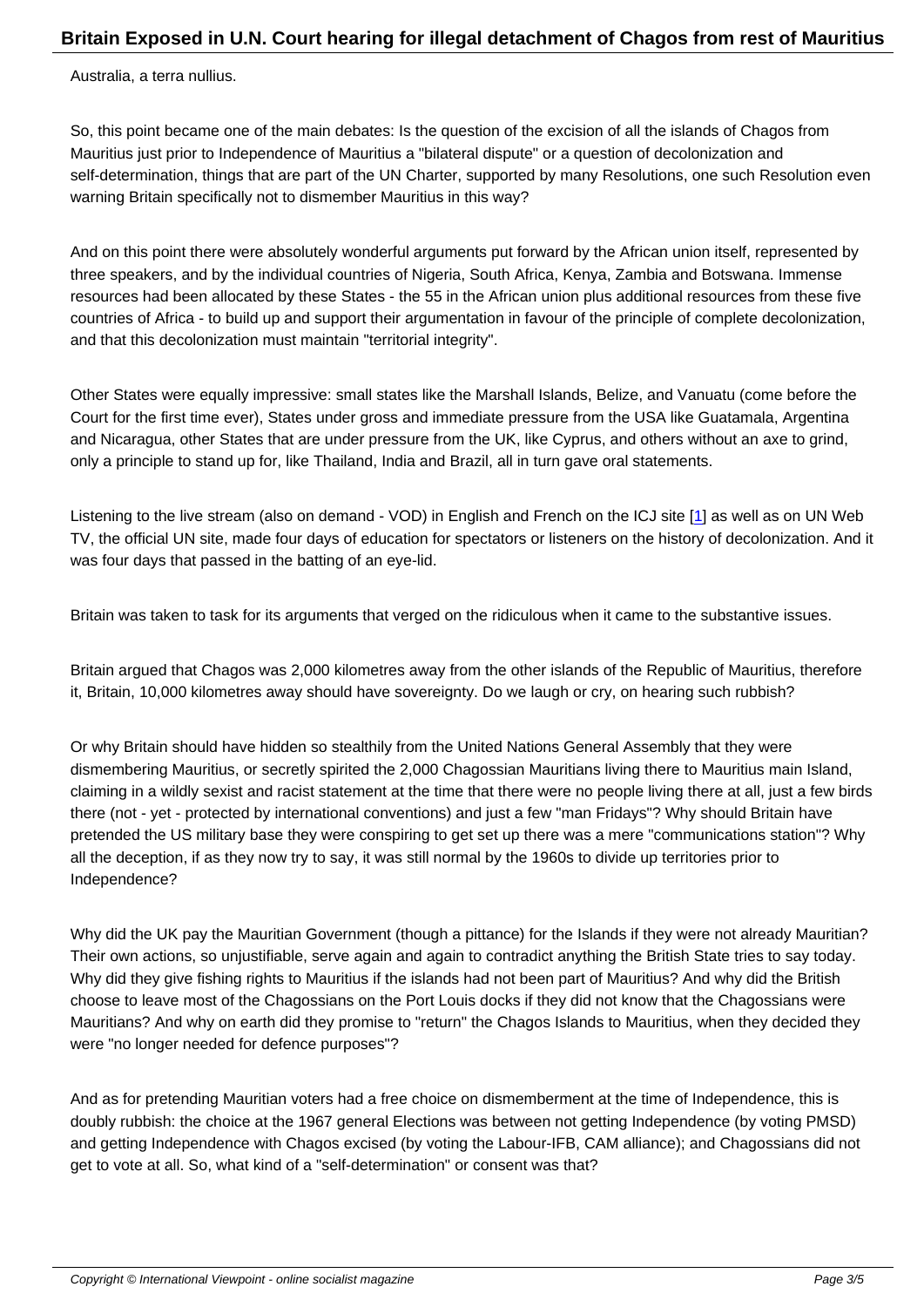Britain was exposed again and again as having suddenly found a reason for seeing Chagos as worth keeping (when the USA wanted a military base there) and then finding devious ways of keeping and depopulating the islands. So this whim to have a base, meant Britain thought it was justified in passing Orders-in-Council to excise Chagos from Mauritius all of a sudden, and then to drive the Chagossians off over the next 8 years.

Only a colonizing power could not see the absurdity of throwing to the wind international law on decolonization and Chagossians' human rights to live where they live, just because it wanted a place for a base. And Britain has continued in this vein, still pretending it would "return" or later merely "cede" Chagos when it no longer required it. And who would decide when it no longer required it? Well, obviously, the colonizers. They are the only people who are people.

All this came out in the argumentation by all those who spoke in favour of the UN General Assembly resolution for the 15-member ICJ to give an Advisory Opinion. One of the refrains was, understandably and predictably, that Britain is merely trying to "justify the unjustifiable".

 And as for Britain (and the USA, Israel and Australia) opposing an "Advisory Opinion" from the ICJ, it is mad. Not just an "opinion", which is very weak, but an "advisory" opinion, which is less than an opinion. The question is why not? It is only "advisory", and only an "opinion", for goodness sake. What's the problem?

And not only that. Britain lost its case at the Tribunal under the Law of the Sea Convention (UNCLOS) in 2015 when Mauritius argued that Britain did not have sovereignty sufficient to set up a Marine Protected Area there - a ruse to keep Mauritius and Mauritian Chagossians away - and yet Britain has not respected the judgment in that case.

So, finally, all those who have contributed to this struggle: Chagossians like the late Charlesia Alexis and Aurelie Talate, and the 150 or so Chagossian women, and all the Chagossian people and their organizations who we, in LALIT, struggled alongside for all those years, first and foremost. In particular the Chagos Refugees Group and the Organizasyon Sosyal Chagosyin, led by Olivier Bancoult and the late Fernand Mandarin respectively. And then there were the eight women - five Chagossians, three in LALIT - who were arrested and charged with illegal demonstration in 1981, for putting the issue on the agenda in Mauritius, by means of street demonstrations in Port Louis for three days running in support of a hunger strike by Chagossian women.

And then there are all the Mauritian organizations - like the Comité Ilois of the Organisation Fraternel, the MMM branches in the 1970s in Port Louis, the unions in the General Workers' Federation, the Muvman Liberasyon Fam, The Komite Moris Losean Indyin and the late Kishore Mundil, the Komite Rann nu Diego in the 1990s and the two LALIT International Action Conferences, the Komite Diego set up in 2006 and still in existence, and musicians and poets like Bam Cuttayen, José Bhoyroo, Rajni Lallah and Joelle Husseiny, and Mennwar, and a number of novelists, too. And individuals who have made immense contributions as journalists (Henri Marimootoo and Patrick Michel), Judges like the late Rajsoomer Lallah, former Presidents of the Republic (like Cassam Uteem), and the Mauritian permanent representative at the UN Jagdish Koonjal, who has master-minded this dossier regardless of which party is in power in Mauritius. It is the hard political work of these combined efforts that forced the Mauritian State finally to go to the ICJ. And even abroad, there have been, in addition to States, organizations and individuals like the No Bases Movement, film-makers like Paedar King, Michel Daeron, John Pilger and others, and many, many workers and peoples' organizations over the 40 years who have supported the Diego Garcia struggle through LALIT.

Britain and the USA are in deep political trouble over the Chagos and Diego Garcia.

Even if the Mauritian Government is obsequious and bows down to the US military, inviting them to stay on, implying a bit of rent money will do, this case brings the actions of the US government and the British Government before the